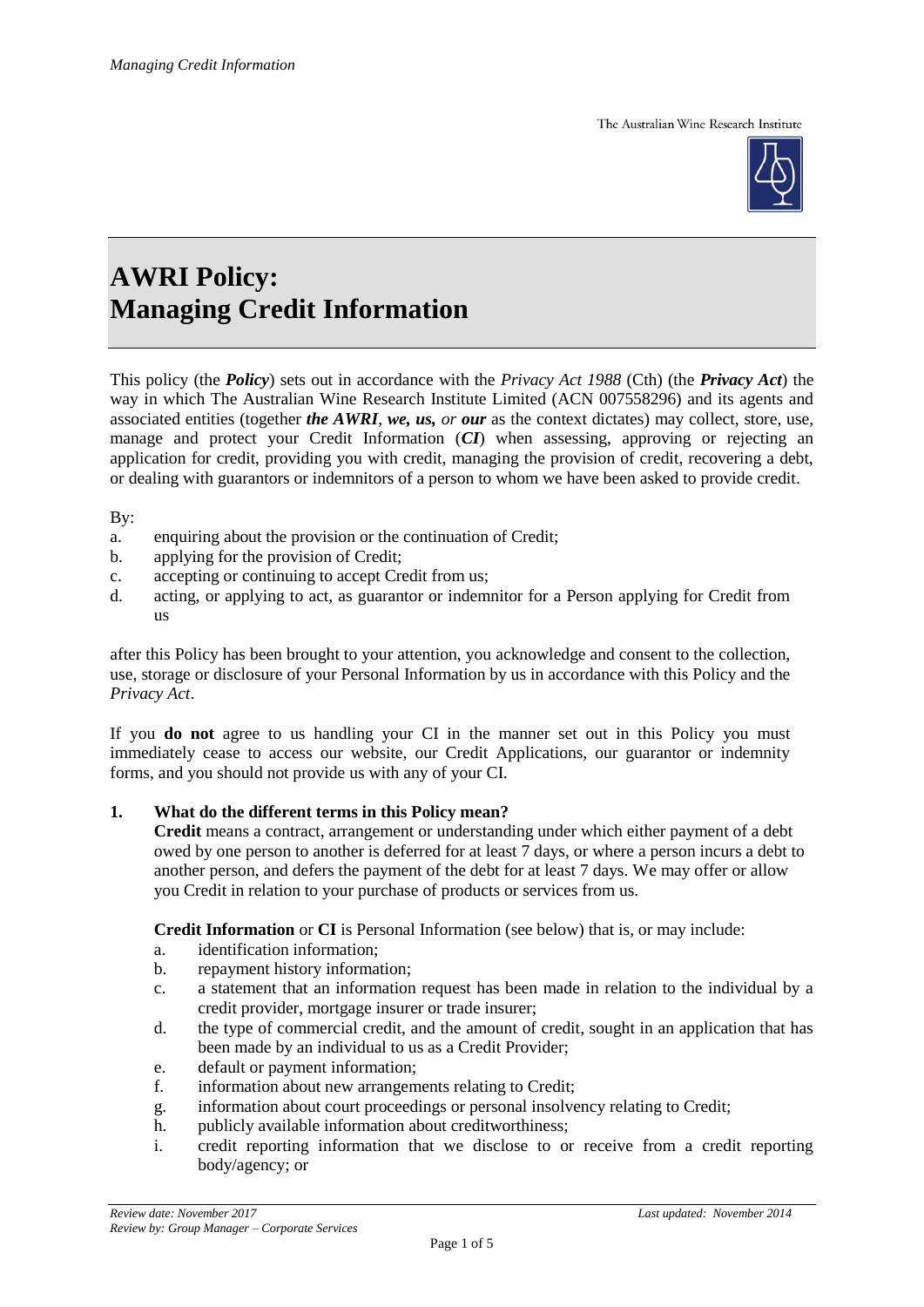j. information derived from credit reporting information that we receive from credit reporting bodies/agencies that has a bearing on your credit worthiness.

# **Personal Information** means *-*

*… information or an opinion about an identified individual, or an individual who is reasonably identifiable, whether the information or opinion is true or not, and whether the information or opinion is recorded in a material form or not.*

Generally words and phrases in this Policy are used in accordance with or as they are defined in the *Privacy Act*.

#### **2. What kinds of CI might we collect and hold?**

We may collect (and hold) different CI from you depending upon how you interact with us.

If you apply to receive Credit from us, or offer to act as a guarantor or indemnitor, we may collect CI about you. This may include:

- a. your contact details;
- b. how your business is structured;
- c. your finances and the performance of your business;
- d. details of other individuals involved in your business;
- e. details of your financial advisors and accountants;
- f. your debt repayment history; and
- g. reports on your creditworthiness;

We may also collect Personal Information about you that is not CI. This will be dealt with in accordance with our standard Privacy Policy, which can be accessed here: [http://www.awri.com.au/wp-content/uploads/2014/09/AWRI-Privacy-Policy-updated-august-](http://www.awri.com.au/wp-content/uploads/2014/09/AWRI-Privacy-Policy-updated-august-2014.pdf)[2014.pdf](http://www.awri.com.au/wp-content/uploads/2014/09/AWRI-Privacy-Policy-updated-august-2014.pdf) 

# **3. How do we collect CI?**

We collect Credit Information from:

- a. you directly (when we contact you, when you contact us, when we communicate with you, when you fill out a Credit Application Form, or an application to act as guarantor or indemnitor; and when you visit one of our facilities or offices);
- b. third parties, including referees and accountants, who you have authorised to provide us with information;
- c. publicly available sources; and
- d. credit reporting bodies/agencies.

#### **4. How do we hold and secure your CI?**

We store your Personal Information in hard copy format and digitally, on site and additionally in off-site backupsWe take reasonable care to ensure that your Personal Information is kept securely and disposed of when it is no longer necessary to retain it to fulfil the purposes for which the information was collected, or as required by law. To help protect the privacy of Personal Information collected and held, we maintain physical, technical and administrative safeguards.

All digital material is secured using best practice methods. Any digital transfer of CI is secured using a range of methods including but not limited to encryption.

If you provide any CI to us via an online service or other digital means, or if we provide information to you by such means, the privacy, security and integrity cannot be guaranteed during its transmission unless we have indicated to you beforehand that a particular transaction or transmission of information will be protected (for example by encryption).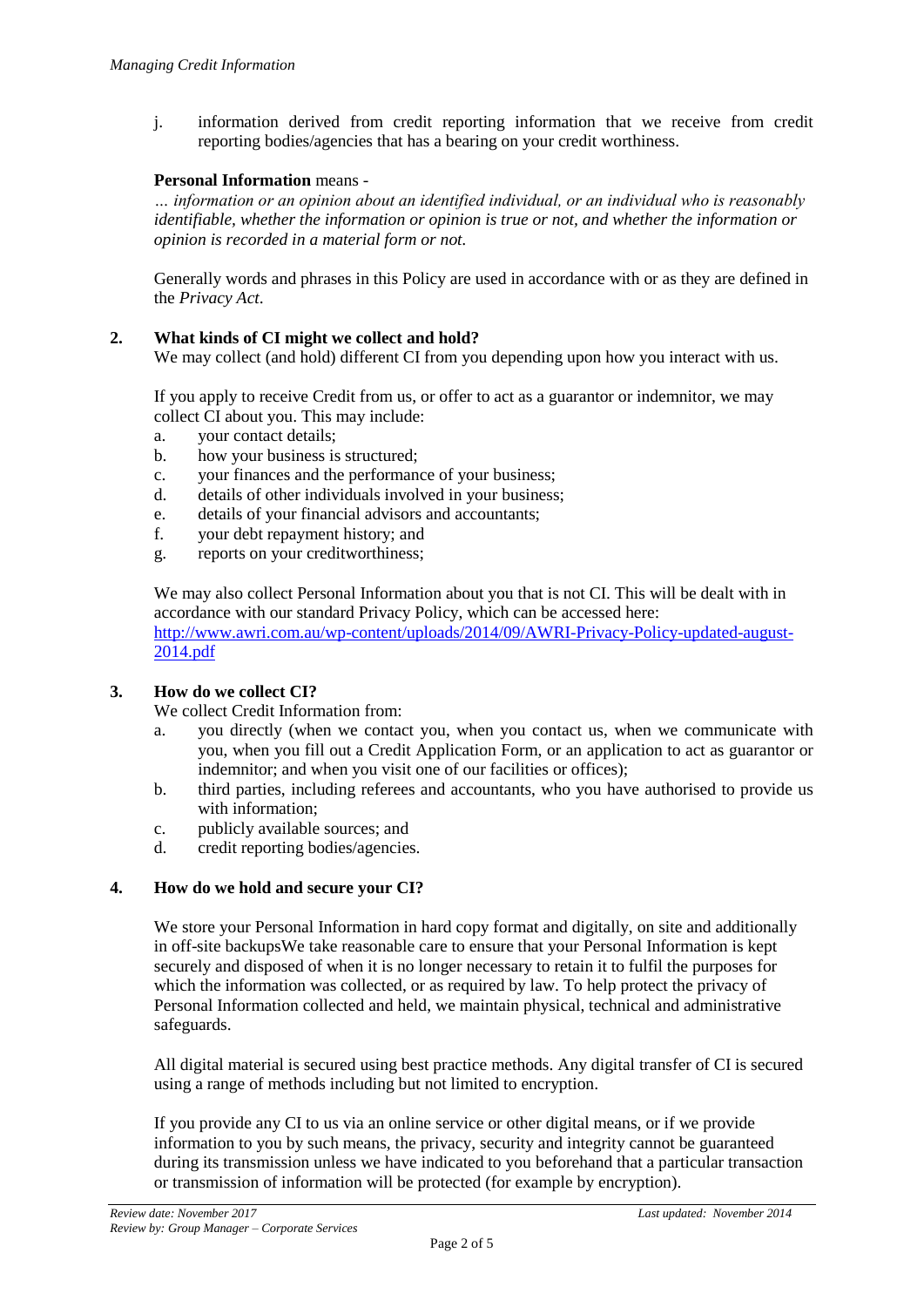# **5. Why do we collect, hold, use and disclose CI?**

The AWRI may collect CI for a number of reasons or purposes, including:

- a. assessing an application for Credit;
- b. assessing an application to act as guarantor or indemnitor;
- c. providing Credit;
- d. managing the provision of Credit and collection of repayments or enforcement of guarantees;
- e. assessing and dealing with what we reasonably believe to be a serious credit infringement; and
- f. assisting you to avoid defaulting on your obligations to repay a debt.

Our use of CI may extend beyond these uses, but will be restricted to purposes that we consider to be related to our functions and activities and consistent with our obligations under Part IIIA of the *Privacy Act*.

#### **6. What do we do with your CI?**

If we collect CI from you, we may:

- a. use that information for any of the reasons or purposes in clause 5 of this Policy;
- b. store that information in accordance with this Policy;
- c. share that information with our related bodies corporate;
- d. pass that information to other credit providers with an Australian link or an enforcement body where we believe there has been a serious credit infringement;
- e. provide your CI to a person who is proposing to act as guarantor/indemnitor;
- f. provide your CI to a person who is acting as guarantor/indemnitor where necessary to enforce a guarantee/indemnity;
- g. disclose your information to a debt collector or other debt enforcement agency; or
- h. provide that information to third parties as required by law.
- We will not disclose repayment history information about an individual unless permitted by the *Privacy Act.*

#### **7. Disclosure of CI to Other Organisations**

The AWRI may disclose your CI to:

- a. third parties including credit reporting bodies/agencies who assist us in assessing or processing applications for credit, and managing the credit we provide;
- b. other credit providers (with your consent);
- c. potential or current guarantors;
- d. debt collection agencies;
- e. government authorities;
- f. our financial and legal advisors or other entities when we are assessing an application for credit or enforcing our rights relating to the provision of credit;
- g. Overseas entities, in accordance with clause 8 below.

Part IIIA of the *Privacy Act* places certain restrictions on when we may disclose your CI to these organisations.

#### **8. Do we ever send your information overseas?**

We may need to disclose your CI to overseas entities from time to time.

Where we disclose your CI to an overseas entity we will always comply with the provisions of the Part IIIA of the *Privacy Act*, to the extent they apply to the provision of information overseas.

# **9. Keeping your information up to date**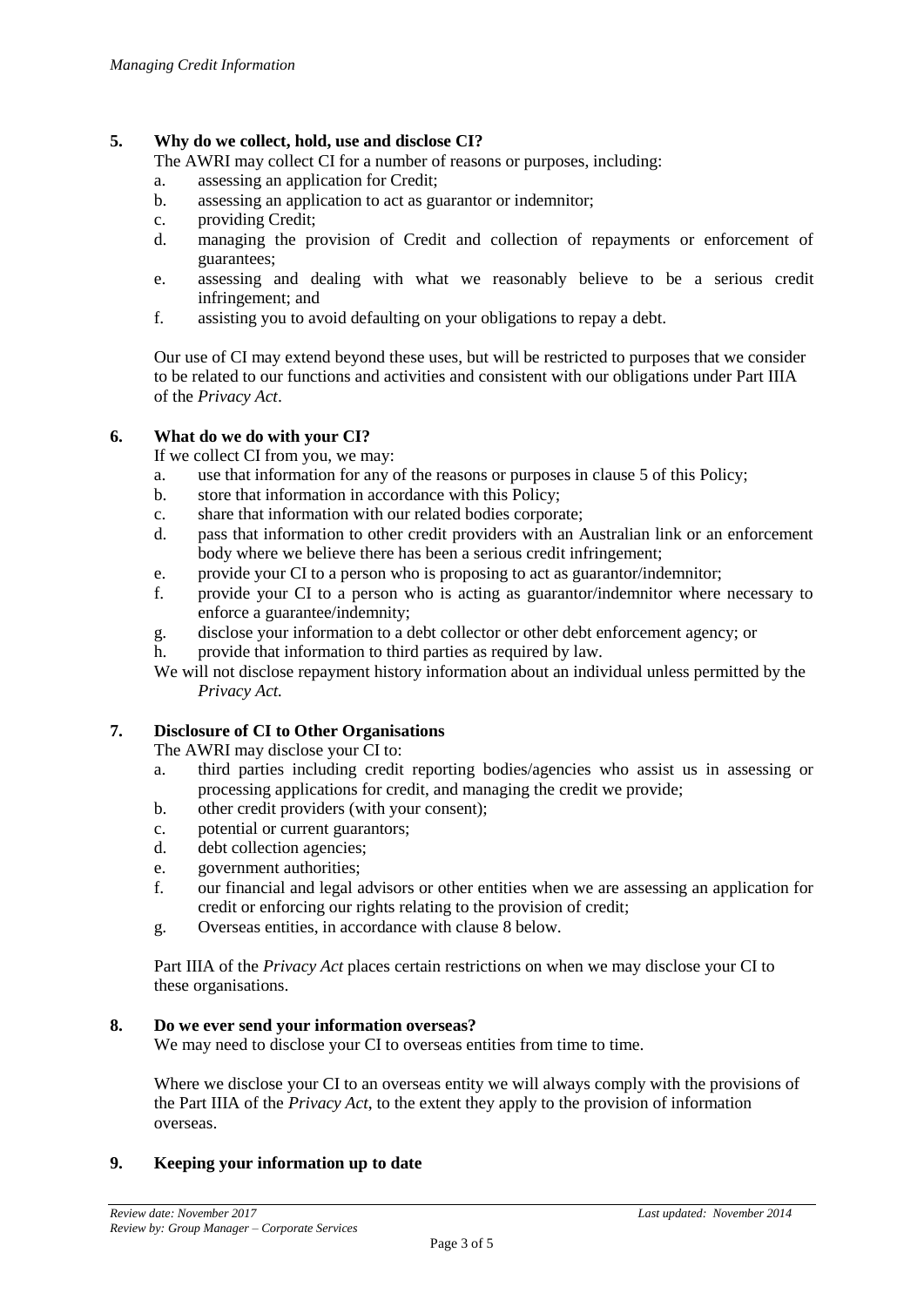We will at all times take reasonable steps to keep your CI up to date, accurate and complete. If we reasonably believe that there is a deficiency in the CI we hold, we will take reasonable steps to correct it, which may include contacting you to obtain updated information.

Where we have updated or corrected information, we will provide written notice of the correction to each recipient of the information within a reasonable period of time.

# **10. Can you access your CI or request that it be corrected?**

- a. You may request access to or correction of the CI that we hold about you by contacting us by any of the methods as set out below (an *Access Request*).
- b. Upon receiving an Access Request we may request further details from you to verify your identity. We reserve the right not to provide you with access to CI if we cannot verify your identity to our reasonable satisfaction.
- c. An administrative fee may be charged to cover our costs in providing you with access to your Personal Information. This fee will be explained to you before it has been incurred.
- d. we will respond to your Access Request within a reasonable period of time by:
	- 1) providing you with access to your Personal Information;
	- 2) rejecting your Access Request, and providing you reasons for this rejection.
- e. Access Requests may be denied where:
	- 1) we believe your request is frivolous or vexatious;
	- 2) we are entitled to reject it by law;
	- 3) giving you the information would be unlawful;
	- 4) giving you the information would be likely to prejudice an enforcement related activity undertaken by an enforcement body;
	- 5) we are unable to verify your identity; or
	- 6) you have not paid the administrative fees referred to in paragraph 10c, above.
- f. If you believe that the CI that we hold is inaccurate or otherwise requires correction, you may send us a Correction Request. We will review your Personal Information and respond to the Correction Request within a reasonable period of time, generally within 30 days of your request, unless we agree in writing to a longer time.
- g. we will deal with any Correction Request by correcting the information within 30 days from when the Correction Request is made, notifying you within a reasonable period of having corrected the information, and within a reasonable period give each recipient of the information written notice of the correction. If we decide not to correct the information, we will notify you, with reasons, within a reasonable time.
- h. We will notify you when we have made a correction at your request, or notify you in writing why we have not made the requested correction.

#### **11. Information we no longer require**

Where we no longer require CI, and we are not under any legal obligation to retain the information, we will within a reasonable time destroy that information.

#### **12. Does this Policy ever change?**

From time to time we may make changes to this Policy. When we do, we will highlight those changes in yellow for a period of 28 days. Changes come into effect from the time when you next log on to our website or are notified of the updated policy, whichever is earlier. Our website will contain a record of when (month and year) the most recent amendments were made to this policy. You should review the policy each time you visit our website to keep up to date on any changes.

# **13. What happens if you have a question or complain about how we have handled your CI?**

If you have a question or complaint, you can raise it with us by:

| Emailing:      | enquiries@awri.com.au; |
|----------------|------------------------|
| Calling us on: | $(08)$ 8313 6600       |
| Faxing us on:  | $(08)$ 8313 6601       |